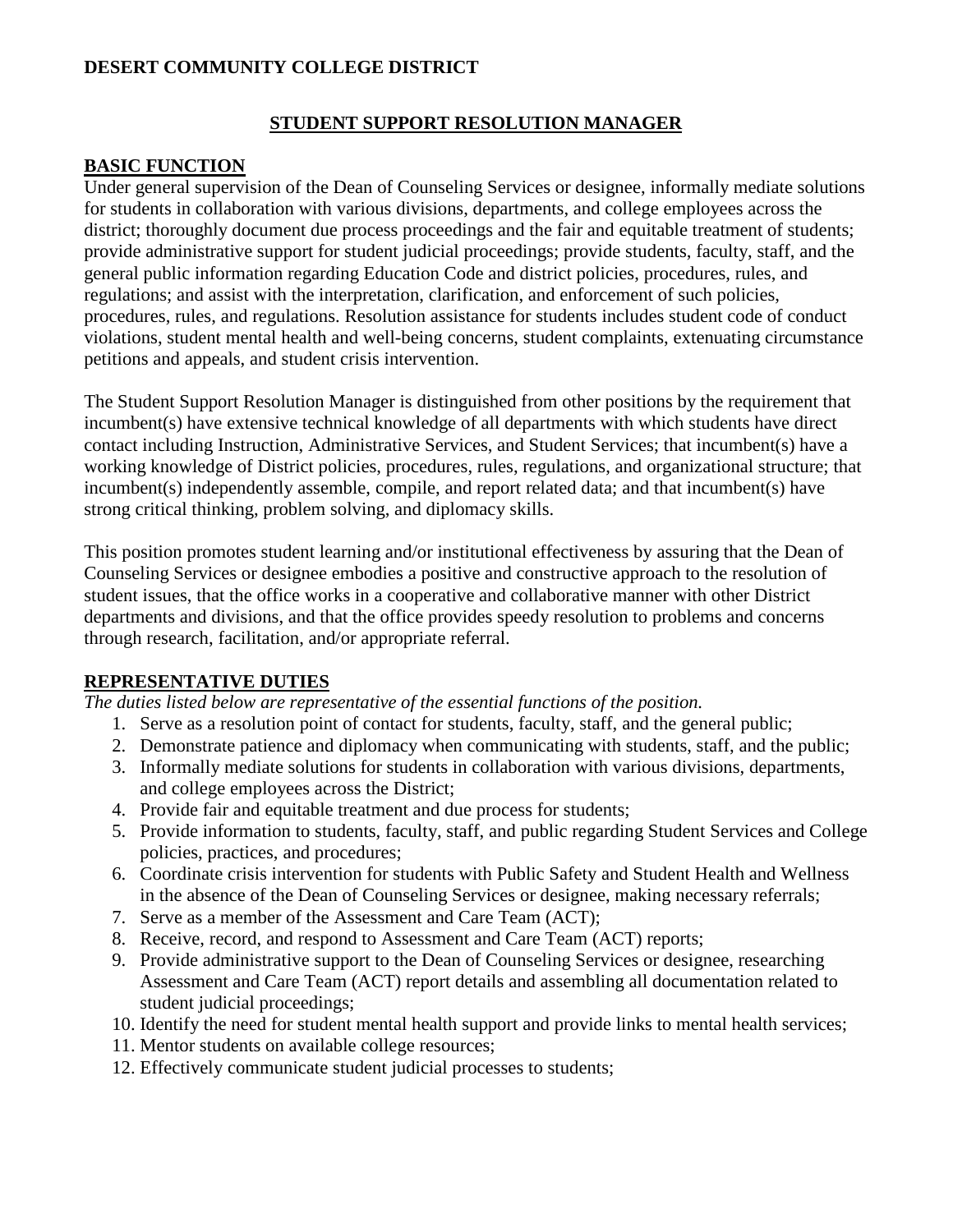# **DESERT COMMUNITY COLLEGE DISTRICT**

- 13. Maintain database and due process evidence for student judicial proceedings, student complaints, and student grievances;
- 14. Work with and maintain confidentiality of personnel and student records, data, information, and other sensitive files;
- 15. Research and provide information through California Education Code, FERPA (Family Educational Rights and Privacy Act), Privacy Act, Desert Community College District Board Policies and Procedures, Faculty Handbook, Chancellor's Office, the internet, and other sources;
- 16. Provide policy information regarding student appeals processes and assemble supporting documentation;
- 17. Perform background checks for student discipline history with FBI and private investigators;
- 18. Maintain student discipline database; log and file student incident reports, student grievances, and student complaints for Desert Community College District students;
- 19. Initiate and release holds on student records as warranted;
- 20. Defuse angry students, faculty, staff, and public and facilitate timely problem resolution;
- 21. Act as a liaison between students, faculty, and/or staff;
- 22. Apply admission, registration, and record-keeping rules, regulations, and policies;
- 23. Develop, update, and maintain District policies and procedures, procedure manuals, and forms as required;
- 24. Schedule appointments for the Dean of Counseling Services or other District employees;
- 25. Assemble data and compose correspondence;
- 26. Work independently with a minimum of supervision;
- 27. Design flyers, brochures, and presentation packets;
- 28. Provide other student support services on behalf of the Office of the Dean of Counseling Services and related offices as needed;
- 29. Order, receive, organize, and maintain materials and supplies; and
- 30. Perform other related duties as required.

# **REQUIRED PROFECIENCIES**

Knowledge, experience, and abilities to perform the above-listed responsibilities and functions in an efficient, effective, and harmonious manner.

# **KNOWLEDGE AND ABILITIES**

# **Knowledge of:**

- How to work effectively with students, faculty, staff, and public;
- Current technologies, personal computer, and associated office software such as word processing, spreadsheet, presentation, and/or database software;
- Federal and state policies and procedures including California Ed Code, Title V, Title IX
- Correct usage of English, grammar, spelling, punctuation, and vocabulary;
- District policies and procedures;
- Establish and maintain cooperative working relationships with those contacted in the performance of duties; and
- Demonstrate a sensitivity to and understanding of the diverse academic, socioeconomic, cultural, and ethnic backgrounds of staff and students and of staff and students with physical and learning disabilities.